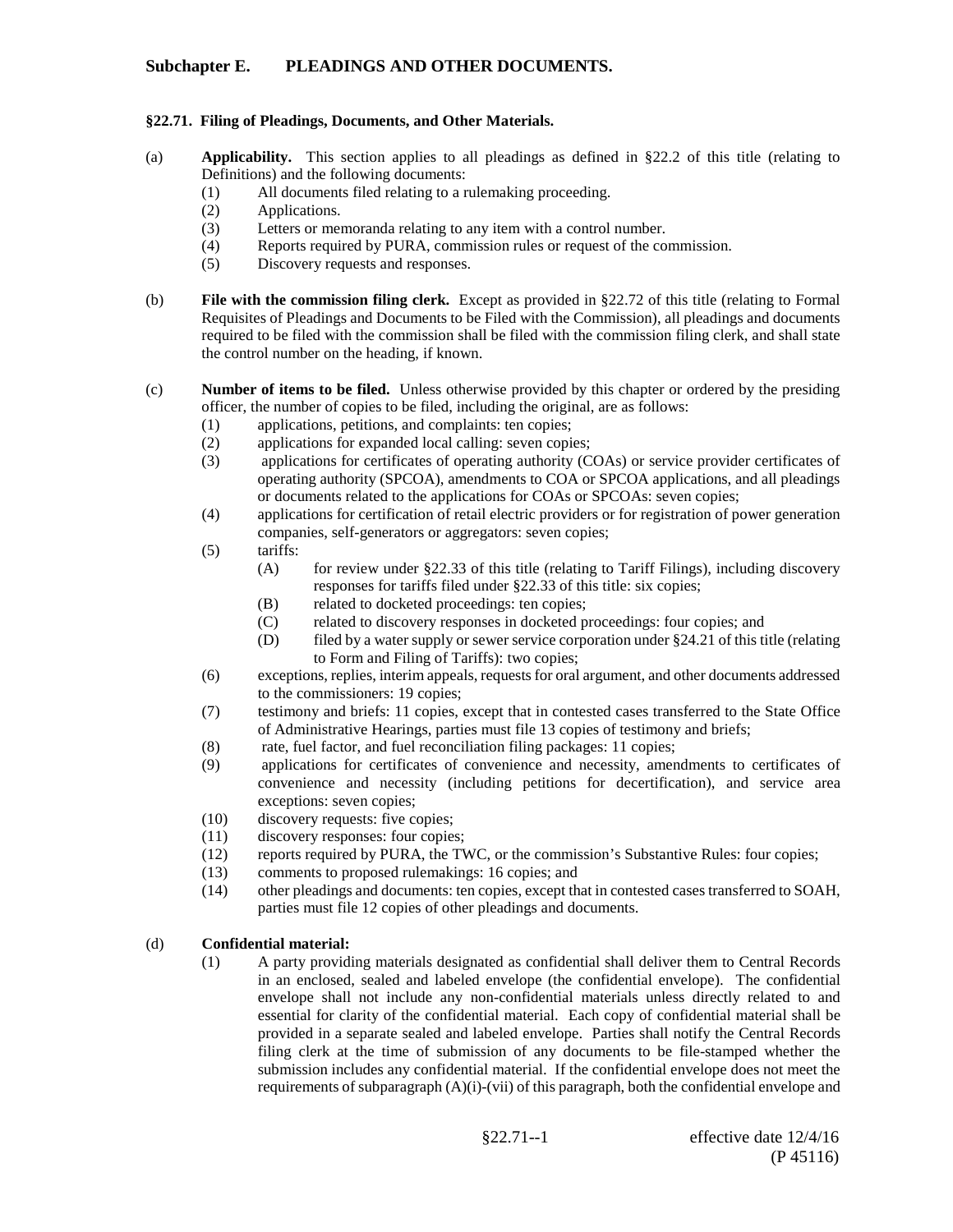any document directly related to the confidential material will be immediately returned to the submitting party without being filed-stamped. If the confidential envelope meets the requirements of subparagraph (A)(i)- (vii) of this paragraph, Central Records shall accept it No submitting party shall deliver any confidential materials directly to commission staff. Confidential documents related to settlement negotiations shall be submitted in conformance with paragraph (4) of this subsection. Confidential documents submitted for *in camera* review shall be submitted in conformance with paragraph (5) of this subsection.

- (A) The confidential envelope shall contain confidential material related only to a single proceeding. All confidential material, including that submitted in diskette or CR-ROM format, shall be provided in a 10 X 13 inch manila clasp envelope. A larger envelope shall be permitted only when necessary as a result of the document's size as detailed in §22.72(b)(2) of this title (relating to Formal Requisites of Pleadings and Documents to be Filed with the Commission). All envelopes shall be identified with a label containing the information required in clauses (i)-(viii) of this subparagraph:
	- (i) the word "CONFIDENTIAL" in bold print and all capitals at least one-half inch in size;
	- (ii) the control number, if available:
	- (iii) the style of the proceeding;
	- (iv) the name of the submitting party;
	- (v) Brief description of contents, i.e., Response to (Name of RFI requestor)'s First RFI No. 1-1;
	- (vi) Bate Stamped or consecutive page number range of documents enclosed;
	- (vii) Number and quantity of envelopes: If the confidential material fits into one envelope, each copy would be marked *one of one*. If the confidential material requires two envelopes, each copy would be marked *one of two* and *two of two*; and
	- (viii) any other markings as required by the individual protective orders in each proceeding.
- (B) The submitting party's label shall substantially conform to the following form, with changes as necessary to comply with any individual protective order applicable to the proceeding, and shall be securely taped or adhered only to the front of the confidential envelope:

## **CONFIDENTIAL**

DOCKET NO. \_\_\_\_\_\_\_\_\_\_\_\_\_\_\_\_\_\_  $STYLE:$ 

\_\_\_\_\_\_\_\_\_\_\_\_\_\_\_\_\_\_\_\_\_\_\_\_\_\_\_\_\_\_\_\_\_\_\_\_\_\_\_\_\_\_\_\_\_\_\_\_\_\_\_ SUBMITTING PARTY: \_\_\_\_\_\_\_\_\_\_\_\_\_\_\_\_\_\_\_\_\_\_\_\_\_\_\_\_\_\_\_\_ BRIEF DESCRIPTION OF CONTENTS: \_\_\_\_\_\_\_\_\_\_\_\_\_\_\_\_\_\_\_

\_\_\_\_\_\_\_\_\_\_\_\_\_\_\_\_\_\_\_\_\_\_\_\_\_\_\_\_\_\_\_\_\_\_\_\_\_\_\_\_\_\_\_\_\_\_\_\_\_\_\_ BATE STAMP OR SEQUENTIAL PAGE NUMBER RANGE:

\_\_\_\_\_\_\_\_\_\_\_\_\_\_\_\_\_\_\_\_\_\_\_\_\_\_\_\_\_\_\_\_\_\_\_\_\_\_\_\_\_\_\_\_\_\_\_\_\_\_\_

 $-$  TO  $\frac{ }{\text{OF}}$ ENVELOPE #

ADDITIONAL INFORMATION REQUIRED BY PROTECTIVE ORDER:

\_\_\_\_\_\_\_\_\_\_\_\_\_\_\_\_\_\_\_\_\_\_\_\_\_\_\_\_\_\_\_\_\_\_\_\_\_\_\_\_\_\_\_\_\_\_\_\_\_\_\_\_\_\_\_\_

DATE SUBMITTED TO COMMISSION:

(C) The confidential materials shall:

- (i) have each page of the confidential material marked *confidential* or as required by the individual protective orders in each proceeding;
- (ii) meet the requirements of  $\S 22.72(g)$  of this title;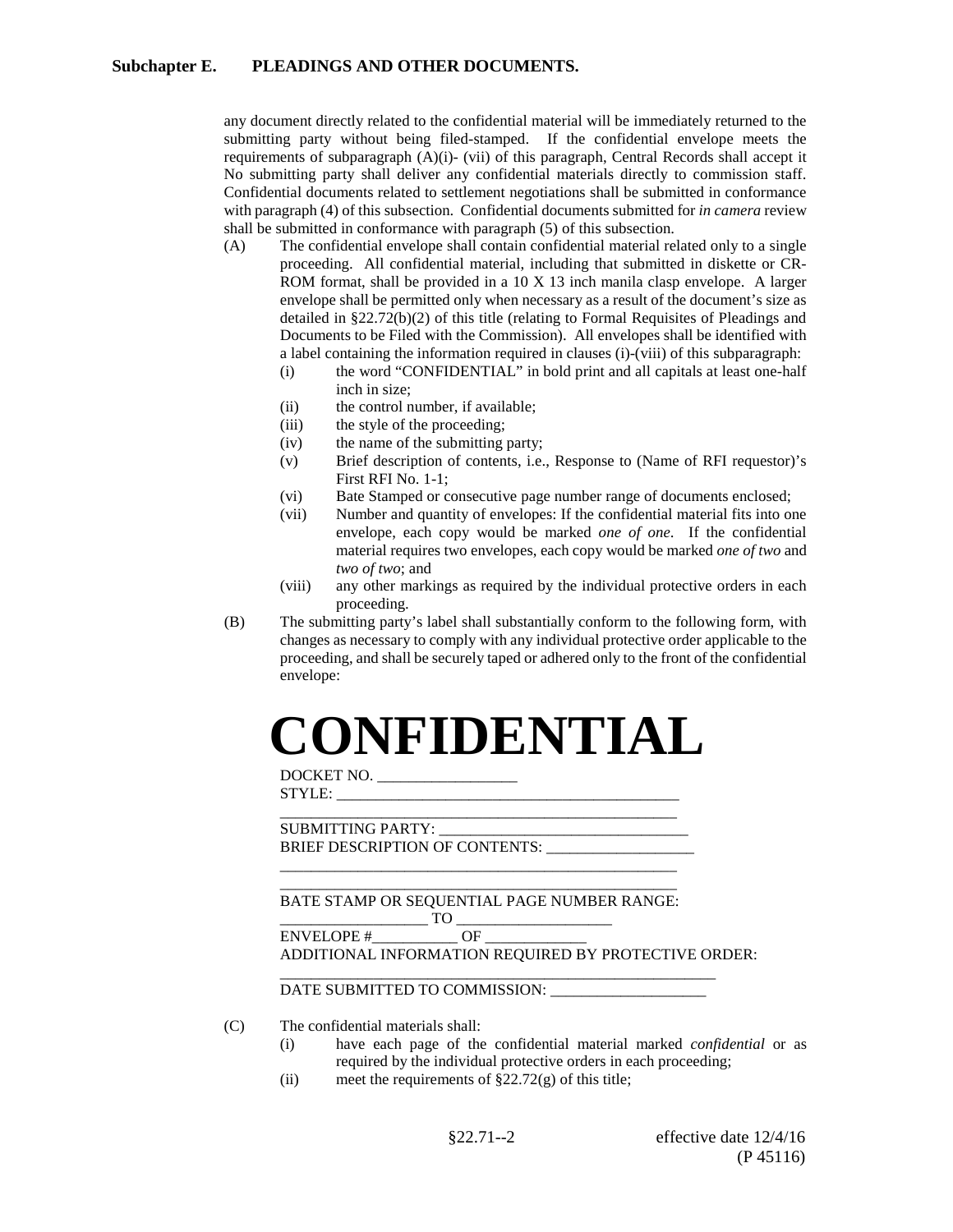- (iii) have each page, including any cover letters or divider pages, sequentially numbered and the sequential numbers shall be easily distinguishable from any other numbering the submitting party uses for internal purposes;
- (iv) be stapled or secured in a pressboard letter folder or binder, and not loose, rubber banded, paper clipped or in a three-ring binder.
- (D) Unless otherwise provided by this chapter or the presiding officer, confidential material submitted as evidence at hearings shall follow the procedures set forth in this paragraph.
- (2) Unless otherwise provided by this chapter or order of the presiding officer the number of copies of confidential material delivered to the commission shall be as follows:
	- (A) related to arbitrations: two copies;
	- (B) related to discovery: two copies;
	- (C) related to contested cases transferred to the SOAH: two copies to Central Records and one copy delivered directly to SOAH;
	- (D) related to any other proceeding: two copies; and
	- (E) related to request for proposal for goods and/or services: one copy
- (3) Unless otherwise provided by this chapter or order of the presiding officer, all confidential material shall be delivered to Central Records. All commission employees receiving confidential materials through Central Records, or otherwise handling or routing confidential materials for any purpose, shall sign an agreement not to open any sealed containers marked as confidential under paragraph (1) of this subsection. Confidential materials shall not be filed with the commission electronically unless specific arrangements are made and agreed to by the parties involved on a case-by-case basis.
	- (A) Materials related to arbitrations. Central Records will maintain one file copy that is not accessible to the public or commission staff and one copy that may be viewed by parties who have signed an agreement to abide by the protective order in the proceeding. The party who provides the confidential material must deliver one copy of confidential materials not related to discovery to the commission's arbitrators assigned to the matter.
	- (B) Material related to contested cases transferred to SOAH and other docketed proceedings. Central Records will maintain one file copy that is not accessible to the public or commission staff and one copy that may be viewed by parties who have signed an agreement to abide by the protective order in the proceeding. Parties who have signed an agreement to abide by the protective order in the proceeding may view the copy of the confidential material maintained by Central Records. The party who provides the confidential material will be responsible for delivering one copy of confidential materials not related to discovery to SOAH.
	- (C) Request for proposal for goods and/or services. Confidential material related to a request for proposal for goods and/or services will be delivered to the commission's Agency Counsel or the Agency Counsel's authorized representative.
	- (D) Notwithstanding subparagraphs (A)-(C) of this paragraph, commission employees in the Commission Advising and Docket Management Division and in the commissioners' offices shall sign one confidentiality and non-disclosure agreement applicable to all proceedings. Employees in the Commission Advising and Docket Management Division that are assigned to a matter and employees in the commissioners' offices may view and check out confidential material for that matter maintained by Central Records and may disclose such information to other employees in the Commission Advising and Docket Management Division that are assigned to the matter and to employees in the commissioners' offices.
- (4) **Settlement negotiati**o**ns.** Confidential materials related to settlement negotiations shall be delivered to Central Records. Confidential materials related to settlement negotiations shall not be considered part of the official record and shall not be logged into the commission's agency information system (AIS). The party submitting confidential materials for settlement negotiations is responsible for ensuring that the materials are properly labeled as required by subparagraphs (A) and (B) of this paragraph. Confidential materials that are not properly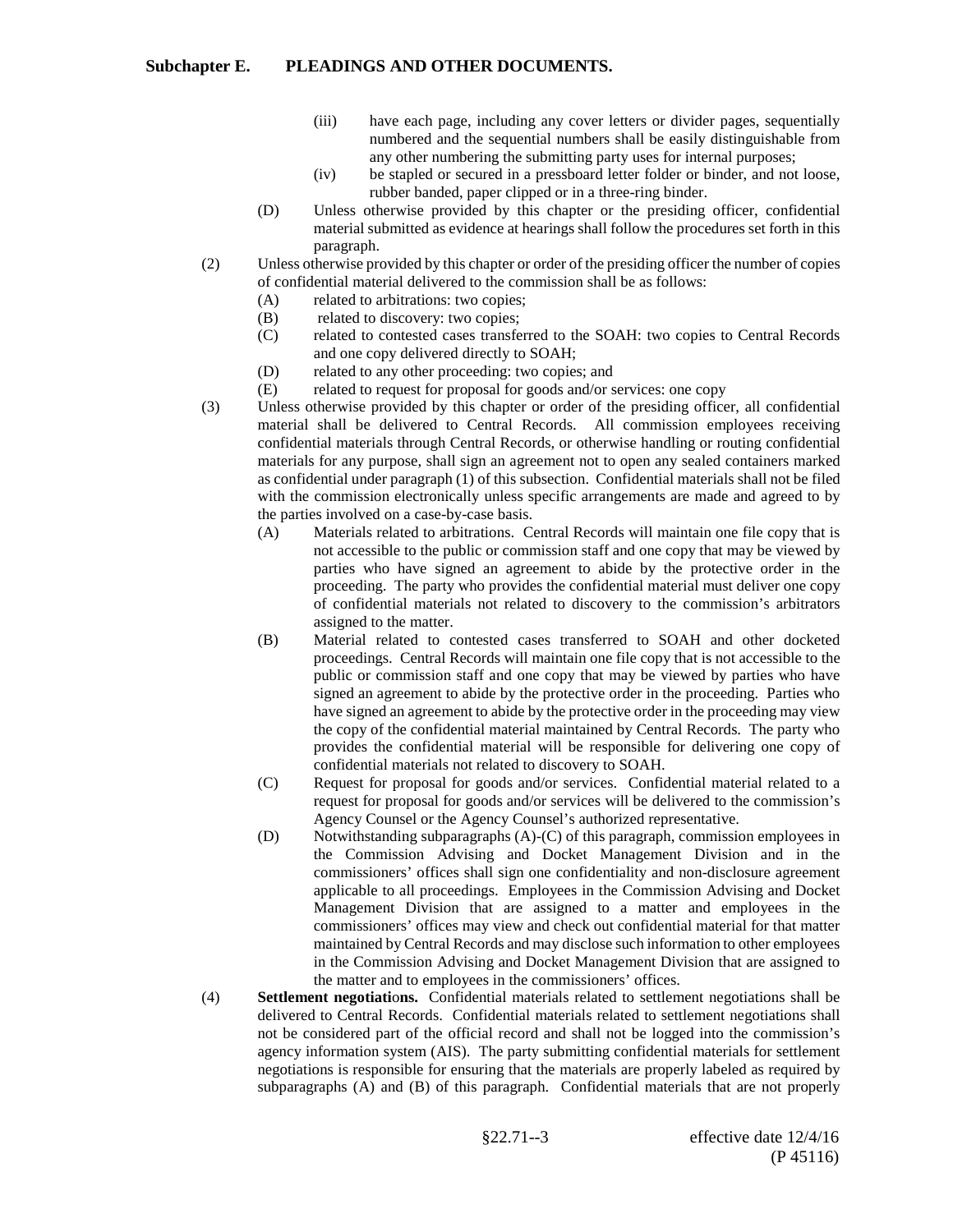### **Subchapter E. PLEADINGS AND OTHER DOCUMENTS.**

labeled will not be accepted by Central Records. Central Records will ensure that the materials are delivered to the staff person identified on the label.

- (A) Confidential material related to settlement negotiations shall be delivered in a sealed envelope identified with a label containing the information in clauses (i)-(v) of this subparagraph:
	- (i) the words SETTLEMENT NEGOTIATIONS and CONFIDENTIAL in bold print and all capitals at least one-half inch in size;
	- (ii) the control number;
	- (iii) the style of the proceeding;
	- (iv) name of submitting party; and
	- (v) name of the staff person assigned to the proceeding who is to receive the confidential material.
- (B) The submitting party's label shall substantially conform to the following form and shall be securely taped or adhered only to the front of the confidential envelope:

# **SETTLEMENT NEGOTIATIONS CONFIDENTIAL**

DOCKET NO. \_\_\_\_\_\_\_\_\_\_\_\_\_\_\_\_\_\_  $STYLE:$ 

\_\_\_\_\_\_\_\_\_\_\_\_\_\_\_\_\_\_\_\_\_\_\_\_\_\_\_\_\_\_\_\_\_\_\_\_\_\_\_\_\_\_\_\_\_\_\_\_\_\_\_\_\_\_\_ SUBMITTING PARTY: \_\_\_\_\_\_\_\_\_\_\_\_\_\_\_\_\_\_\_\_\_\_\_\_\_\_\_\_\_\_\_\_\_\_

COMMISSION STAFF PERSON TO RECEIVE MATERIAL:

#### \_\_\_\_\_\_\_\_\_\_\_\_\_\_\_\_\_\_\_\_\_\_\_\_\_\_\_\_\_\_\_\_\_\_\_\_\_\_\_\_\_\_\_\_\_\_\_\_\_\_\_\_\_\_\_\_ DATE SUBMITTED TO COMMISSION: \_\_\_\_\_\_\_\_\_\_\_\_\_\_\_\_\_\_\_\_\_

- (5) *In camera* **review.** One copy of confidential materials related to *in camera* review shall be delivered to Central Records. Confidential materials related to *in camera* review shall not be considered part of the official record and shall not be logged into the commission's agency information system (AIS). The party submitting confidential materials for *in camera* review is responsible for ensuring that the materials are properly labeled as required by subparagraphs (A) and (B) of this paragraph. Confidential materials that are not properly labeled will not be accepted by Central Records. Central Records will ensure that the materials are delivered to the administrative law judge or arbitrator assigned to the proceeding.
	- (A) Confidential material related to *in camera* review shall be delivered in a sealed envelope identified with a label containing the information in clauses (i) - (v) of this subparagraph:
		- (i) the words IN CAMERA REVIEW and CONFIDENTIAL in bold print and all capitals at least one-half inch in size;
		- (ii) the control number;
		- (iii) the style of the proceeding;
		- (iv) name of submitting party; and
		- (v) name of the administrative law judge or arbitrator assigned to the proceeding.
	- (B) The submitting party's label shall substantially conform to the following form and shall be securely taped or adhered only to the front of the confidential envelope: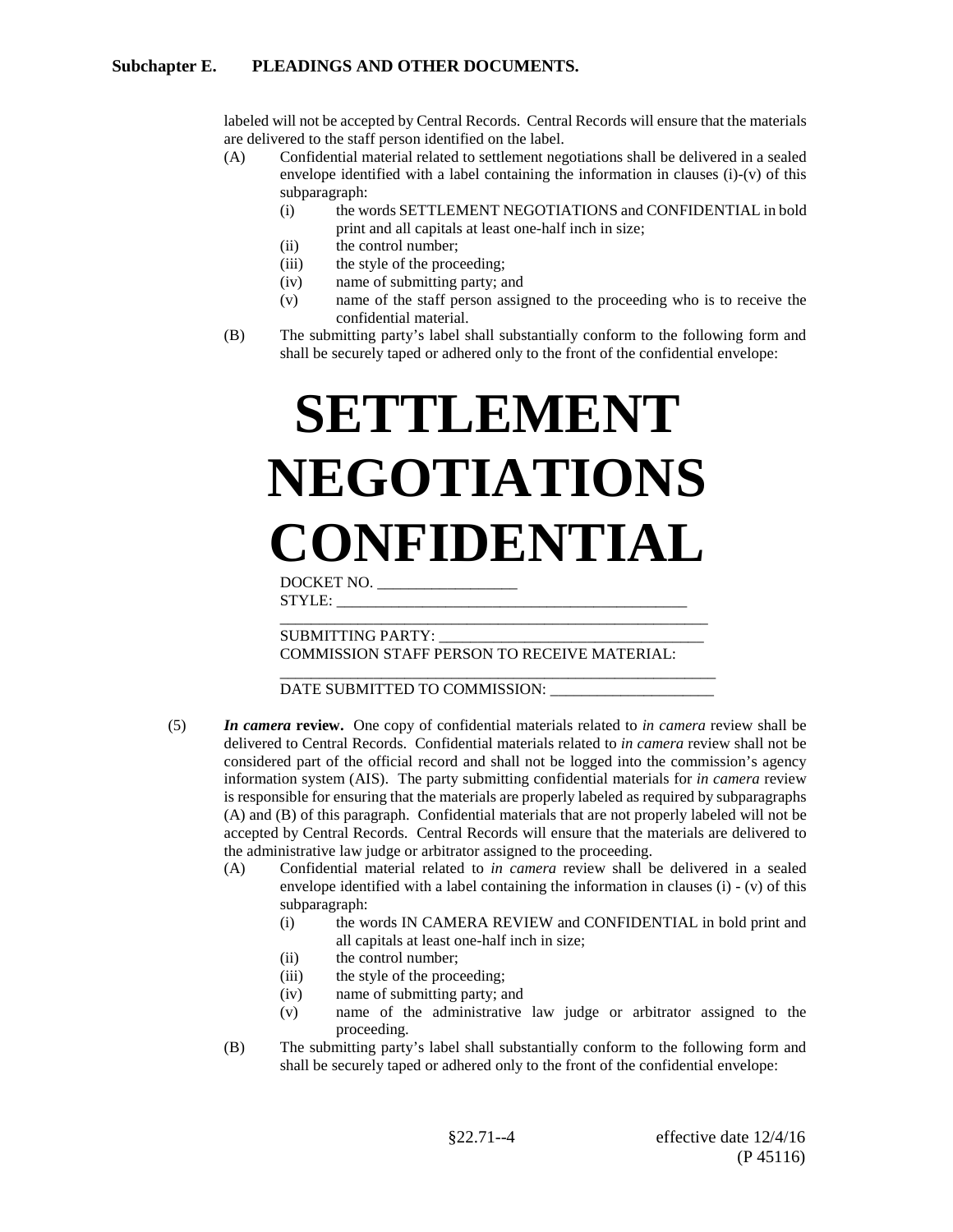### **INCAMERA REVIEW CONFIDENTIAL** DOCKET NO. \_\_\_\_\_\_\_\_\_\_\_\_\_\_\_\_\_\_\_\_\_\_\_\_\_\_\_\_\_\_\_\_\_\_\_\_

STYLE: SUBMITTING PARTY: ADMINISTRATIVE LAW JUDGE or ARBITRATOR: \_\_\_\_\_\_\_\_\_\_\_\_\_\_\_\_\_\_\_\_\_\_\_\_\_\_\_\_\_\_\_\_\_\_\_\_\_\_\_\_\_\_\_\_\_\_\_\_

SUBMITTED TO COMMISSION: \_\_\_\_\_\_\_\_\_\_\_\_\_\_\_\_\_\_\_\_\_\_

- (6) Working copies of confidential material shall be maintained, destroyed, or returned to the providing party in conformance with the individual protective orders in each proceeding. Record copies of confidential material shall be maintained or destroyed as required by the commission's Records Retention Schedule as approved by the Texas State Library and Archives Commission.
- (e) **Receipt by the commission.** Pleadings and any other documents shall be deemed filed when the required number of copies and the electronic copy, if required, in conformance with §22.72 of this title are presented to the commission filing clerk for filing. Reports that are exempt from being filed with the commission filing clerk under §22.72 of this title shall be deemed received when a record containing the data from the report is created in the system used by the commission to store the report. The commission filing clerk shall accept pleadings and documents if the person seeking to make the filing is in line by the time the pleading or document is required to be filed.
- (f) **No filing fee.** No filing fee is required to file any pleading or document with the commission.

### (g) **Office hours of Central Records and the commission filing clerk.**

- The office hours of Central Records are from 9:00 a.m. to 5:00 p.m., Monday through Friday, on working days, except on Fridays and open meeting days. On Fridays, Central Records will close for all purposes from noon to 1:00 p.m. On open meeting days, Central Records will open at 8:00 a.m., and the commissioners and the Commission Advising and Docket Management Division may file items related to the open meeting on behalf of the commissioners between the hours of 8:00 a.m. and 9:00 a.m. No other filings will be accepted between the hours of 8:00 a.m. and 9:00 a.m. The commissioners and the Commission Advising and Docket Management Division shall provide the filing clerk with an extra copy of all documents filed under this subsection for public access.
- (h) **Filing deadline.** All documents shall be filed by 3:00 p.m. on the date due, unless otherwise ordered by the presiding officer.

### (i) **Filing deadlines for documents addressed to the commissioners**.

(1) Except as provided in paragraph (2) of this subsection, all documents from parties addressed to the commissioners relating to any proceeding that has been placed on the agenda of an open meeting shall be filed with the commission filing clerk no later than seven days prior to the open meeting at which the proceeding will be considered provided that no party is prejudiced by the timing of the filing of the documents. Documents that are not filed before the deadline